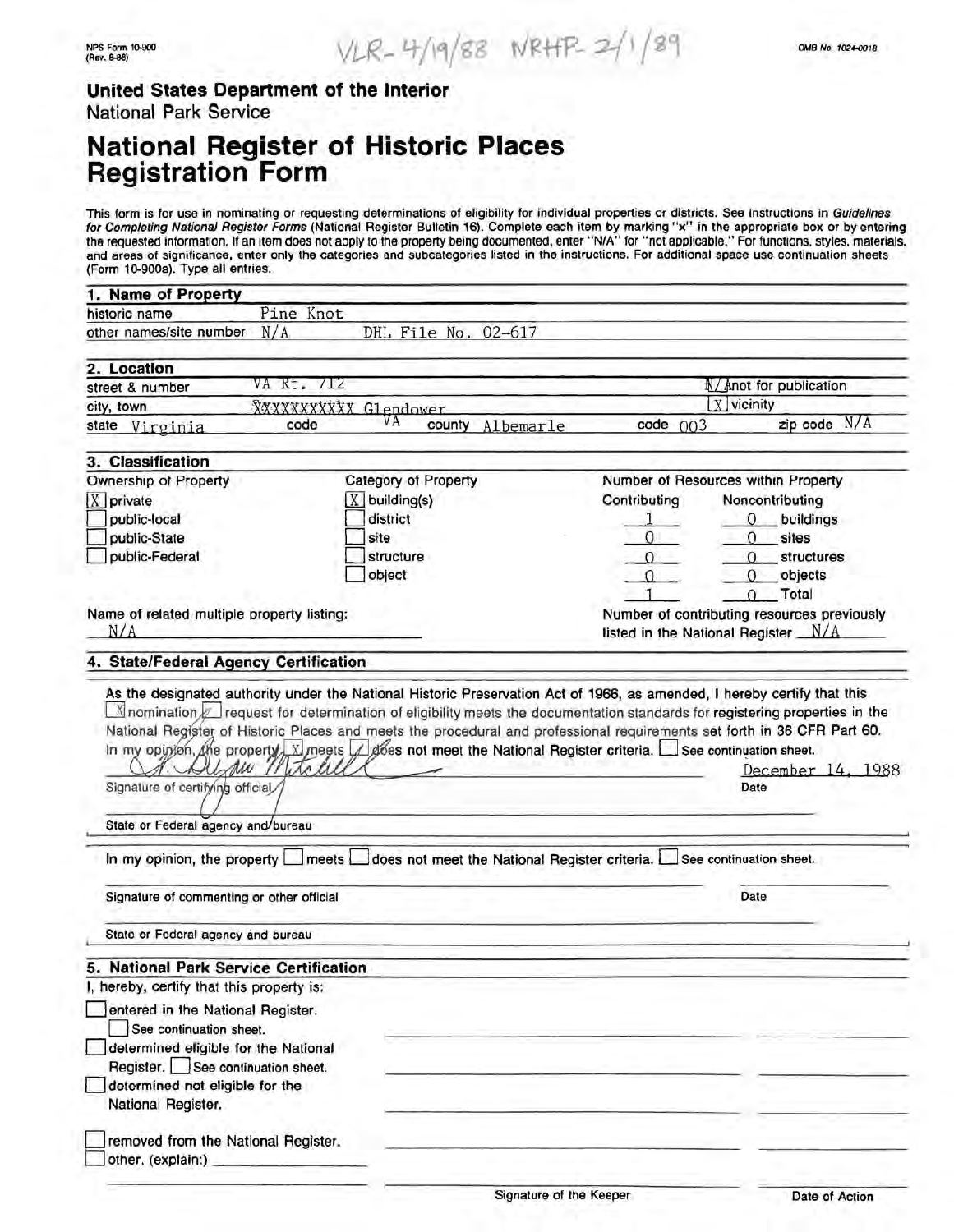| Current Functions (enter categories from instructions)<br>DOMESTIC- Campan Leep |                       |  |
|---------------------------------------------------------------------------------|-----------------------|--|
|                                                                                 |                       |  |
|                                                                                 |                       |  |
| Materials (enter categories from instructions)                                  |                       |  |
|                                                                                 | Stone                 |  |
| $m$ alls $\_\_\_\$                                                              | Wood- weatherboard    |  |
| roof                                                                            | $A$ sphalt            |  |
|                                                                                 | N/A                   |  |
|                                                                                 | foundation _<br>other |  |

Describe present and historic physical appearance.

#### **SUMMARY**

Located in the vicinity of Scottsville, Pine Knot is a simple single-pile frame two-story dwelling constructed circa 1905. The building remains today as originally built, with an unfinished interior and without modern conveniences of any kind. Never intended for full-time use, the building has functioned since its construction as a rural retreat. A deep, full two-story front porch extends across the front of the facade.

#### **ARCHITECTURAL DESCRIPTION**

Situated in a wooded tract of land in Albemarle County, Pine Knot is a<br>simple and rustic balloon-framed dwelling built for use as a hunting lodge. Two stories in height, it is one room deep with a rectangular<br>plan. The structure rests on unmortared stone piers. The framing, which<br>is still exposed on the interior, is sheathed in weatherboards. still exposed on the interior, is sheathed in Composition shingles cover the gable roof, which originally was covered with wood shake shingles. Windows are 6/6 double-hung with louvered Exterior chimneys of rough slate are located on each end elevation.

The front elevation is symmetrical, with a central entrance and a shedroofed two-story front porch which extends across the full width of the facade. The gable roof of the principle structure meets the shed roof of the porch, thus creating a continuous roof slope which is interrupted by a central, gabled dormer. The porch roof is supported by rough tree trunks and the floor rests on stone piers. A four-paneled front door trunks and the floor rests on stone piers. A four-paneled front door<br>with transom is flanked by single windows on either side. Three windows on the second floor repeat this pattern of fenestration. The rear elevation has an identical pattern of windows and central door. A shed canopy is positioned above the door.

The interior is very simply finished with two end fireplaces on each floor. Mantel shelves and lower shelves flanking the fireplace opening are projecting slabs of stone. The first floor plan consists of a single rectangular room with an exposed straight stair along the rear wall. Simple partition walls divide the upstairs into simple sleeping rooms. Cot frames constructed from trees are not original features of the building, but instead were added at an unknown date by Boy Scouts.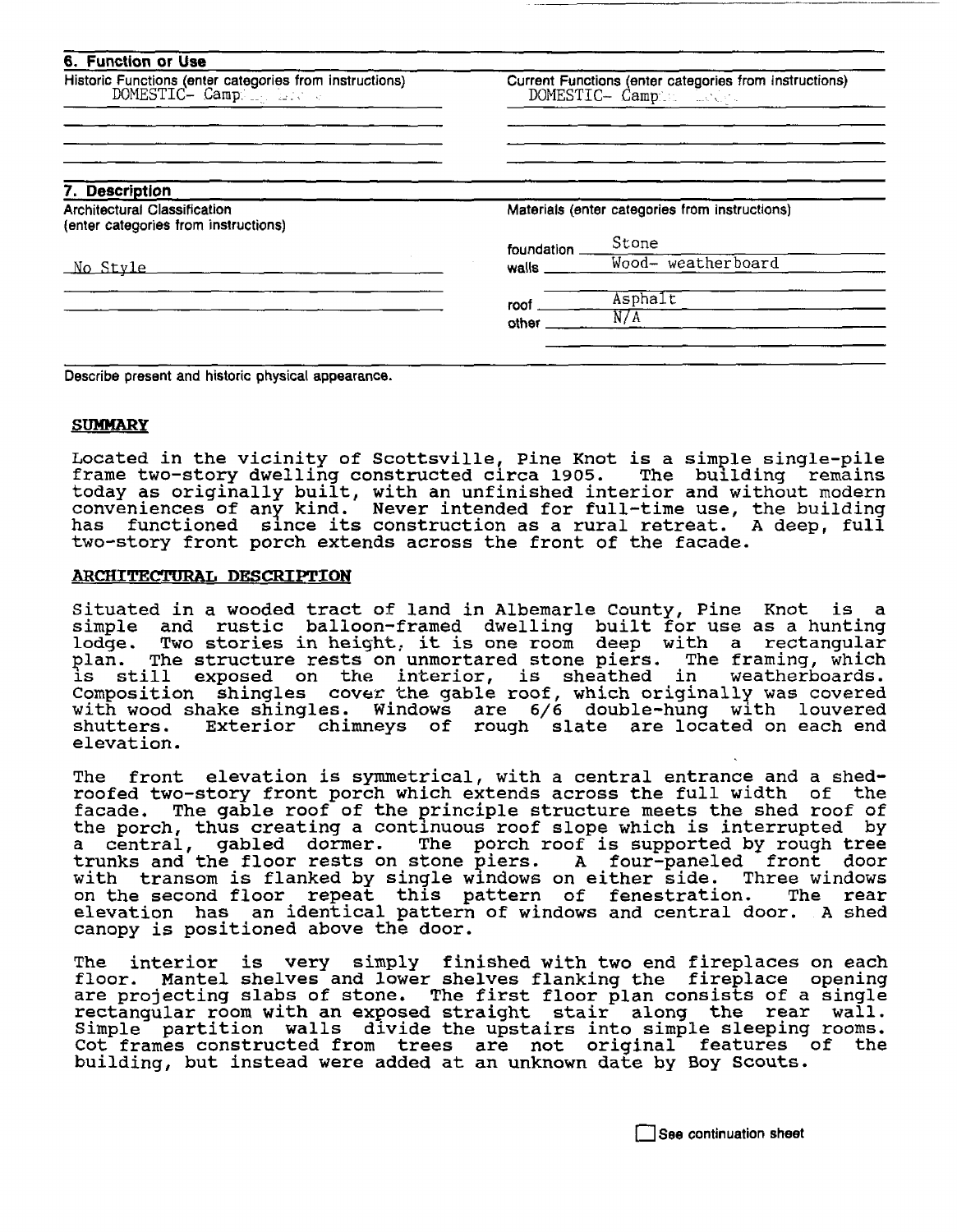| 8. Statement of Significance                                                                             |      |                                                                                           |     |           |                                              |                                       |
|----------------------------------------------------------------------------------------------------------|------|-------------------------------------------------------------------------------------------|-----|-----------|----------------------------------------------|---------------------------------------|
| Certifying official has considered the significance of this property in relation to other properties:    |      | <b>X</b> nationally                                                                       |     | statewide | locally                                      |                                       |
| Applicable National Register Criteria $\lfloor x \rfloor$ A                                              |      | B<br><b>Contract Contract</b>                                                             | X C | - 1D      |                                              |                                       |
| Criteria Considerations (Exceptions)                                                                     | 1 IA | JB                                                                                        | C   | D         | ۱G<br>Е                                      |                                       |
| Areas of Significance (enter categories from instructions)<br><u>Architecture</u><br>Politics/Government |      | the company of the company of the company of the company of the company of the company of |     |           | Period of Significance<br><u> 1905–1908 </u> | <b>Significant Dates</b><br>1905–1908 |
|                                                                                                          |      |                                                                                           |     |           | Cultural Affiliation<br>N/A                  |                                       |
| Significant Person<br><u> President Theodore Roosevelt.</u>                                              |      |                                                                                           |     |           | Architect/Builder<br><u>IInknown</u>         |                                       |

State significance of property, and justify criteria, criteria considerations, and areas and periods of significance noted above.

### **STATEMENT OF SIGNIFICANCE**

Pine Knot, in Albemarle County, was the Virginia country retreat of Theodore Roosevelt between 1905 and 1908, while he was president. Pine Theodore Roosevelt between 1905 and 1908, while he was president. Pine<br>Knot served the chief executive's need for privacy, relaxation, and knot served the chief executive s heed for privacy, refaxation, and<br>communion with nature--a need later filled by Camp Rapidan and, currently, by Camp David. (1) 1992 The extension of the currently, by Camp David.

. ,'..J

# **JUSTIFICATION OF CRITERIA ... ... ... ... ... ... ... ... ...**

Pine Knot is eligible for registration under Criteria A and B. It is eligible under Criterion A because of its association with the problem of affording some measure of privacy for America's most public figure and affording some measure of privacy for America's most public figure and<br>his family. Pine Knot was the first retreat for a president in this century. The mot was the first fetted for a president in this century to be established close to the capital. Under Criterion B, the house is eligible because of its association with Theodore Roosevelt, the<br>first conservationist to serve as president. Roosevelt, a noted conservationist to serve as president. Roosevelt, a noted<br>man and naturalist, used the property for hiking, hunting, outdoorsman and naturalist, used the property horseback riding, and birdwatching--activities he deemed essential to his well-being.

#### **HISTORICAL BACKGROUND**

Edith K. Roosevelt, the wife of President Theodore Roosevelt, purchased<br>Pine Knot on 22 May 1905. The fifteen-acre tract, which included a tworoom frame cabin, was intended by Mrs. Roosevelt to serve as a rural retreat for her nature-loving husband.

The Roosevelts first visited the property together on 9 June 1905: the president was immediately attracted to the place. He spent what was president was immediately decreased to the prace. He spend what was described as "a quiet preasant day, undistanced by savages, wild animals,<br>reporters or kodaks." The Roosevelts enjoyed their new property for two days, then returned to the White House.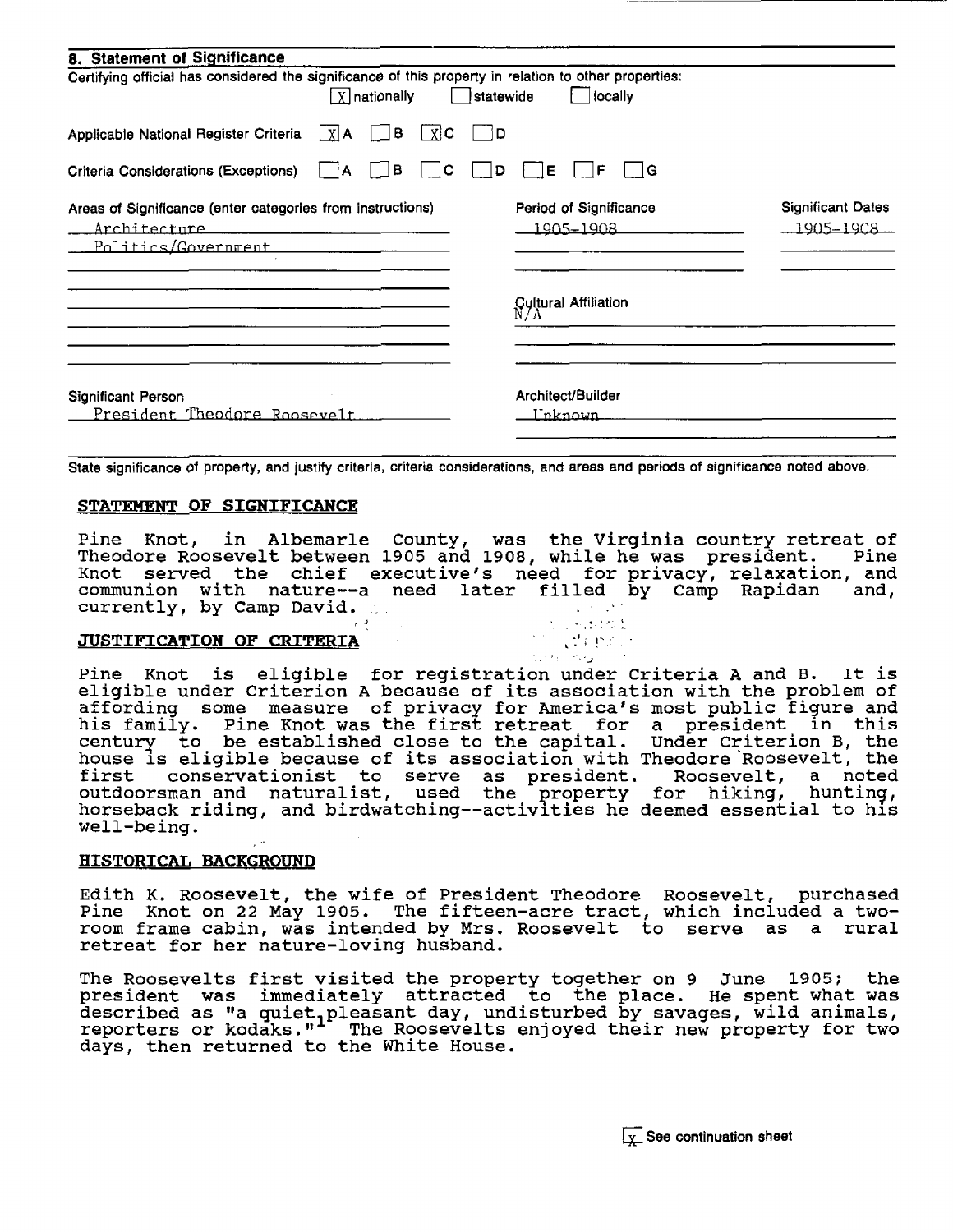### **9. Major Bibliographical References**

|                                                                                                                           | Tarter, Brent. "Pine Knot: Theodore Roosevelt's Virginia Retreat." Virginia                                    |  |  |  |
|---------------------------------------------------------------------------------------------------------------------------|----------------------------------------------------------------------------------------------------------------|--|--|--|
| Cavalcade 1984), 33:186.                                                                                                  |                                                                                                                |  |  |  |
|                                                                                                                           |                                                                                                                |  |  |  |
|                                                                                                                           |                                                                                                                |  |  |  |
|                                                                                                                           |                                                                                                                |  |  |  |
|                                                                                                                           |                                                                                                                |  |  |  |
|                                                                                                                           |                                                                                                                |  |  |  |
|                                                                                                                           |                                                                                                                |  |  |  |
|                                                                                                                           |                                                                                                                |  |  |  |
|                                                                                                                           |                                                                                                                |  |  |  |
|                                                                                                                           |                                                                                                                |  |  |  |
|                                                                                                                           | See continuation sheet                                                                                         |  |  |  |
| Previous documentation on file (NPS):<br>preliminary determination of individual listing (36 CFR 67)                      | Primary location of additional data:                                                                           |  |  |  |
| has been requested                                                                                                        | $\chi$ State historic preservation office                                                                      |  |  |  |
| previously listed in the National Register<br>previously determined eligible by the National Register                     | Other State agency<br>Federal agency                                                                           |  |  |  |
| designated a National Historic Landmark                                                                                   | Local government                                                                                               |  |  |  |
| recorded by Historic American Buildings                                                                                   | <b>University</b>                                                                                              |  |  |  |
| Survey # j<br>recorded by Historic American Engineering                                                                   | Other<br>Specify repository:                                                                                   |  |  |  |
| Record #                                                                                                                  | VA Division of Historic Landmarks                                                                              |  |  |  |
|                                                                                                                           | 221 Governor St.<br>Richmond, VA 23219                                                                         |  |  |  |
| 10. Geographical Data<br>90 acres<br>approx.<br>Acreage of property _                                                     |                                                                                                                |  |  |  |
|                                                                                                                           |                                                                                                                |  |  |  |
| <b>UTM References</b><br>[7]1,7[9,7,0]<br>4,19,22,9,0<br>$\lfloor$ 1, 7]                                                  | $B[\frac{1}{2}]$                                                                                               |  |  |  |
| <b>Northing</b><br>Easting<br>Zone                                                                                        | $\frac{7 1,8 3,2,0 }{\text{Easting}}$<br>$\left[\frac{4}{1} \mid 9, 1 \mid 9, 3, 0\right]$<br>Northing<br>Zone |  |  |  |
| [7]1,7]9,4,0<br>[4,1]9,1[6,0,0]<br>C[1,7]                                                                                 | $[7]$ 1, 7 3 5 0 $[4]$ 1 9 1 5 6 0<br>D[1, 7]                                                                  |  |  |  |
|                                                                                                                           | See continuation sheet                                                                                         |  |  |  |
| Verbal Boundary Description                                                                                               | Beginning at a point on the E side of VA 712 approx. 2700' SE of                                               |  |  |  |
| intersection of VA 712 with VA 713; thence approx. 1650' SE following E side of VA 712;                                   |                                                                                                                |  |  |  |
| thence approx. 1650' SW; thence approx. 1900' W; thence approx. 1800' NE; thence approx.<br>1400' NNE to point of origin. |                                                                                                                |  |  |  |
|                                                                                                                           |                                                                                                                |  |  |  |

**Boundary Justification** 

The bounds have been drawn to include the house and property historically associated with Pine Knot. The land has been acquired by the Roosevelt family for preservation through an easement donated to the Commonwealth of Virginia.

**See continuation sheet** 

**See continuation sheet** 

-------------------··--·--·-

| nametitle John S. Salmon, Historian & Julie L. Vosmik, Architectural Historian |  |
|--------------------------------------------------------------------------------|--|
|                                                                                |  |
| organization __ VA Division of Historic Landmarks<br>_date December 1987       |  |
|                                                                                |  |
| street & number 221 Governor St.                                               |  |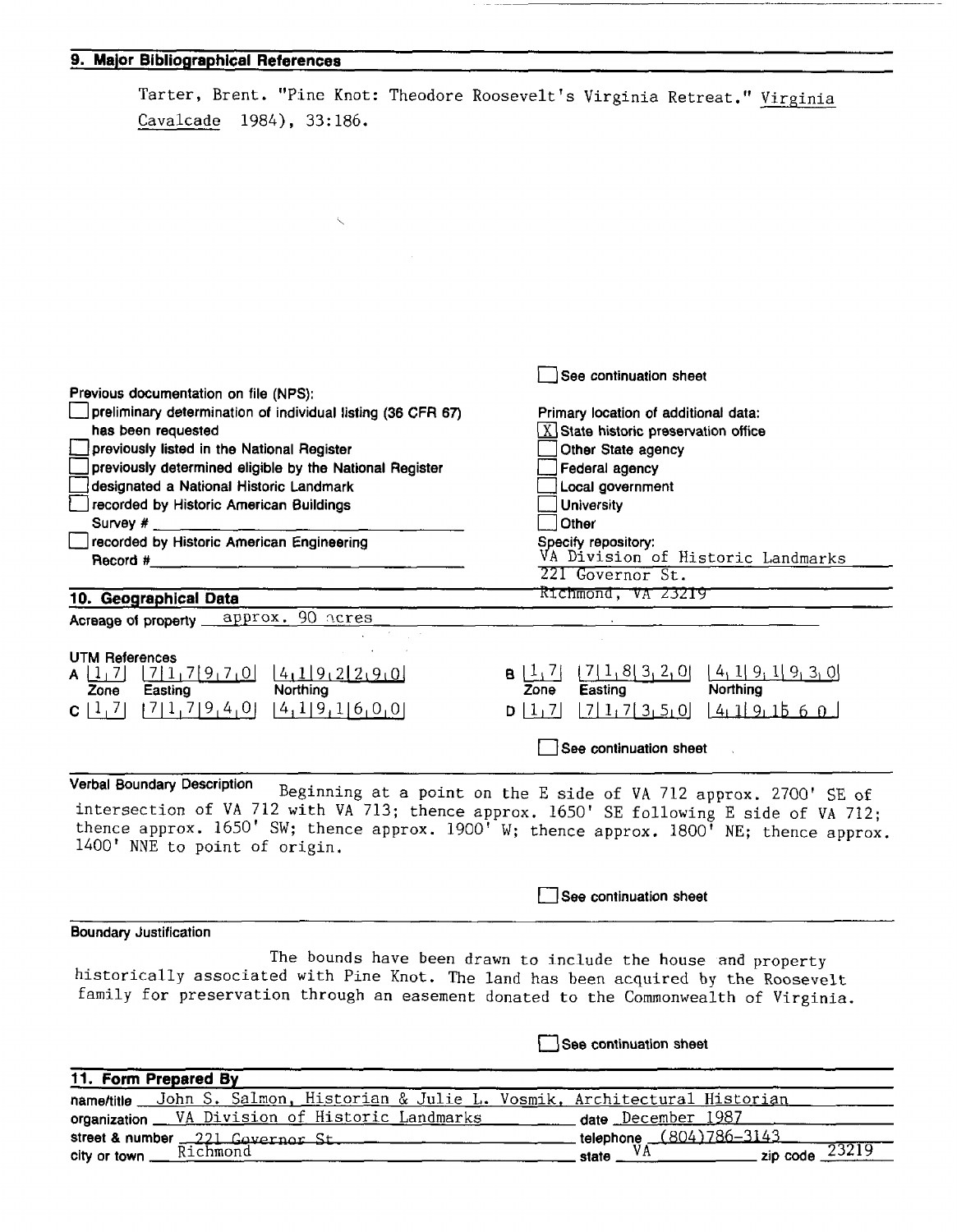**United States Department of the Interior**  National Park Service

## **National Register of Historic Places Continuation Sheet**

Section number \_\_\_\_\_\_\_\_ Page \_\_\_\_\_\_\_

The president and Mrs. Roosevelt came back to Pine Knot in November 1905, this time accompanied by two of their children. Other visits occurred in October and December 1906, December 1907, and May 1908. During his return to the cabin in October 1906, Roosevelt completed a draft of his annual message to Congress.

Most of Roosevelt's time at Pine Knot, however, was spent doing what he enjoyed most: hunting, hiking, horseback riding, and bird-watching. He often was accompanied in his jaunts by local blacks who served as guides and hunting companions. According to local tradition, Roosevelt once attempted to borrow the hunting dogs of a black neighbor, who refused to lend them. When Roosevelt protested that he was the president of the United States, his neighbor retorted, "I don't give a damn if you're Booker T. Washington, you can't borrow my dogs."

Despite this incident, Roosevelt became a popular figure in southern Albemarle County, even though his visits were intermittent. Some elderly residents of the area still remember him.

Roosevelt's last visit to Pine Knot in May 1908 was particularly motable because he was accompanied by the naturalist John Burroughs. The two men because he was accompanied by the naturalist bonn builoughs. The two ment himself had published two ornithological monographs. For two days they tramped through the woods around Pine Knot, with the older Burroughs occasionally urging the president to slow his pace so as not to frighten the wildlife away. Burroughs understood and was amused by Roosevelt's enthusiasm, however, and between them the two men identified seventy-five species of birds.

Althou9h Roosevelt left the presidency in 1909, Mrs. Roosevelt did not sell Pine Knot immediately. In 1911, in fact, she bought an adjoining<br>tract of seventy-five acres in case he won reelection in 1912. Roosevelt tract of seventy-five acres in case he won reelection in 1912. was defeated, however, and never returned to Pine Knot. The property was sold by the Roosevelt family in 1941.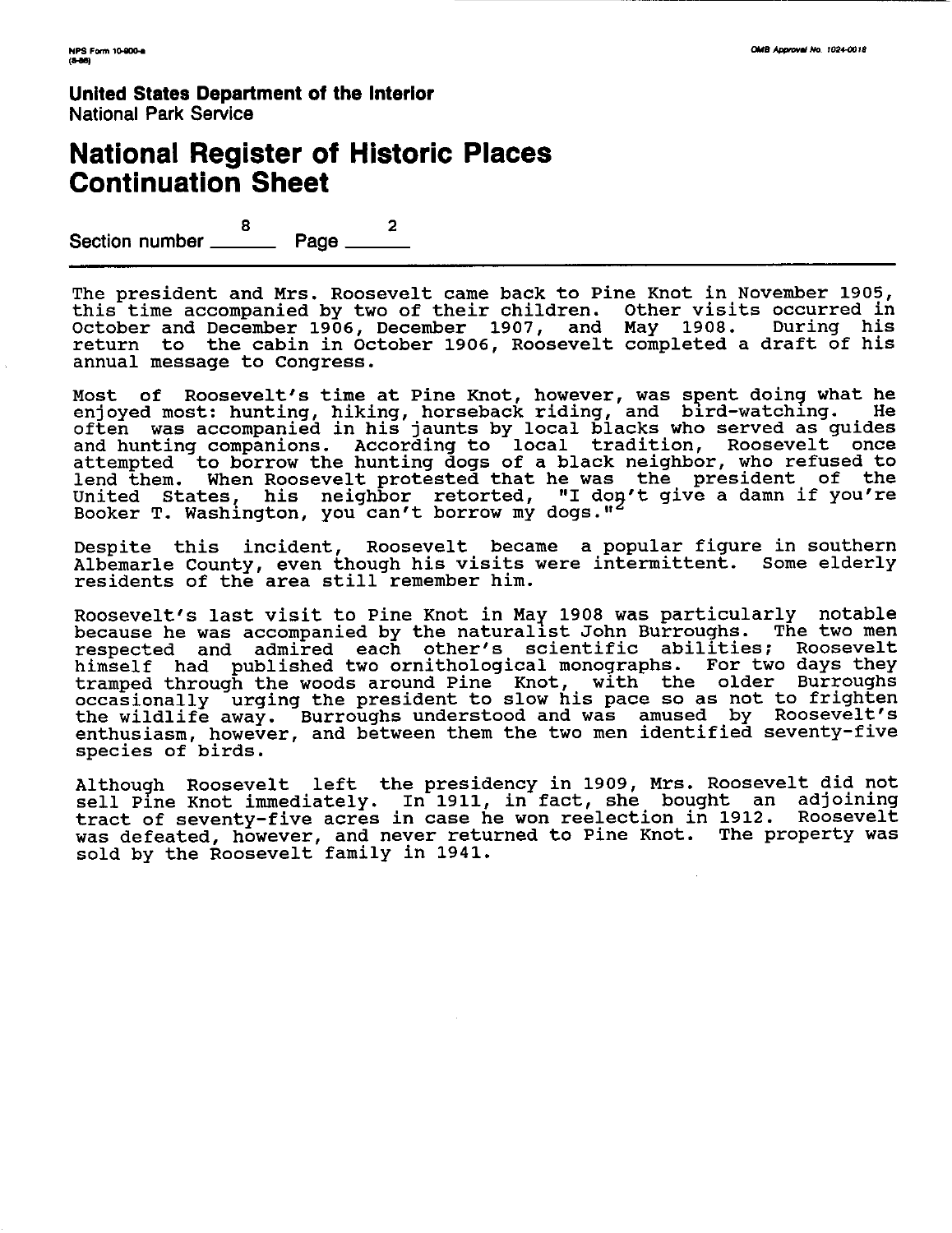**United States Department of the Interior**  National **Park Service** 

# **National Register of Historic Places Continuation Sheet**

Section number  $\frac{8}{2}$  Page  $\frac{3}{2}$ 

### Endnotes

1. Brent Tarter, "Pine Knot: Theodore Roosevelt's Virginia Retreat," in Virginia cavalcade (1984), 33:186.

2. Ibid., 190.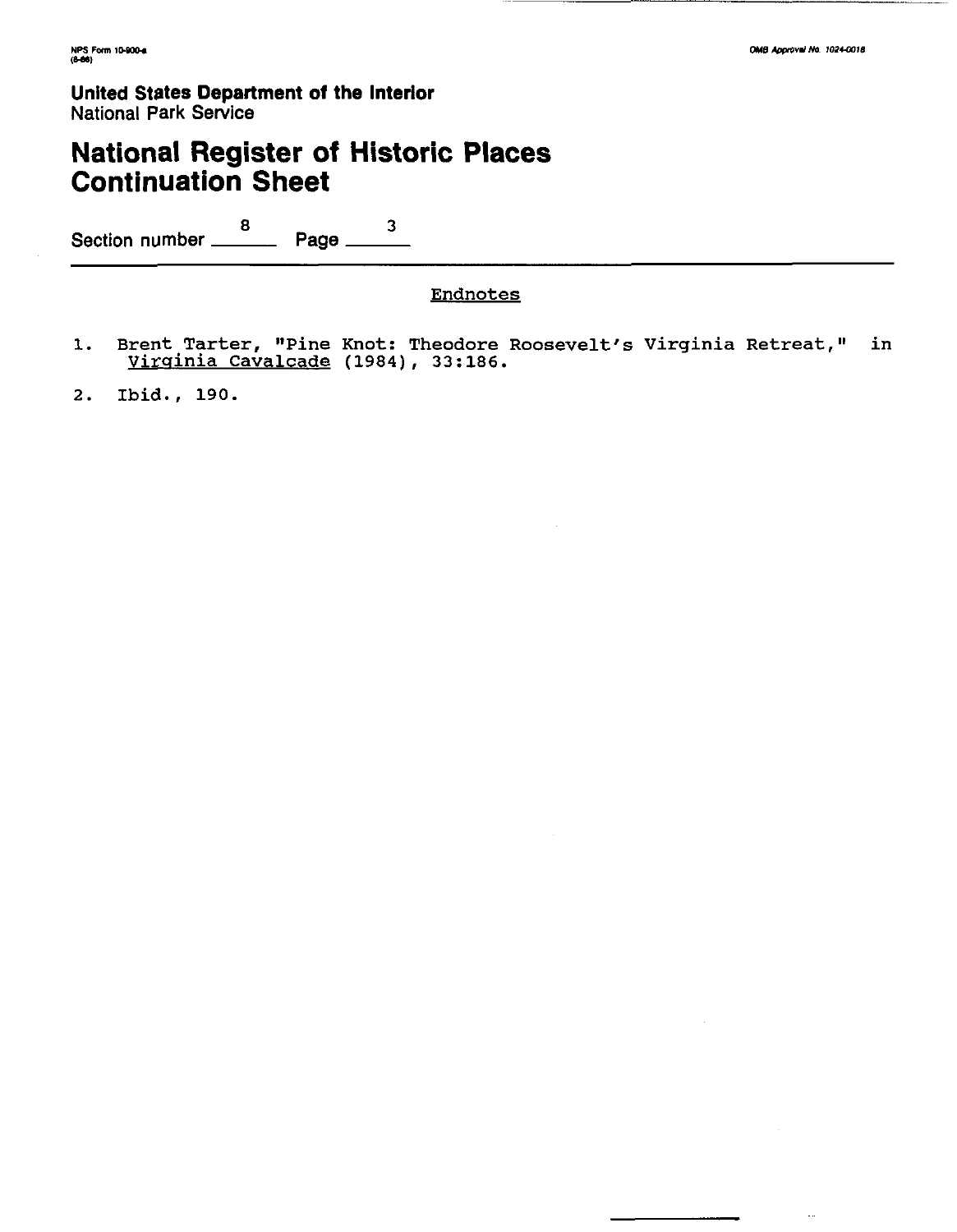